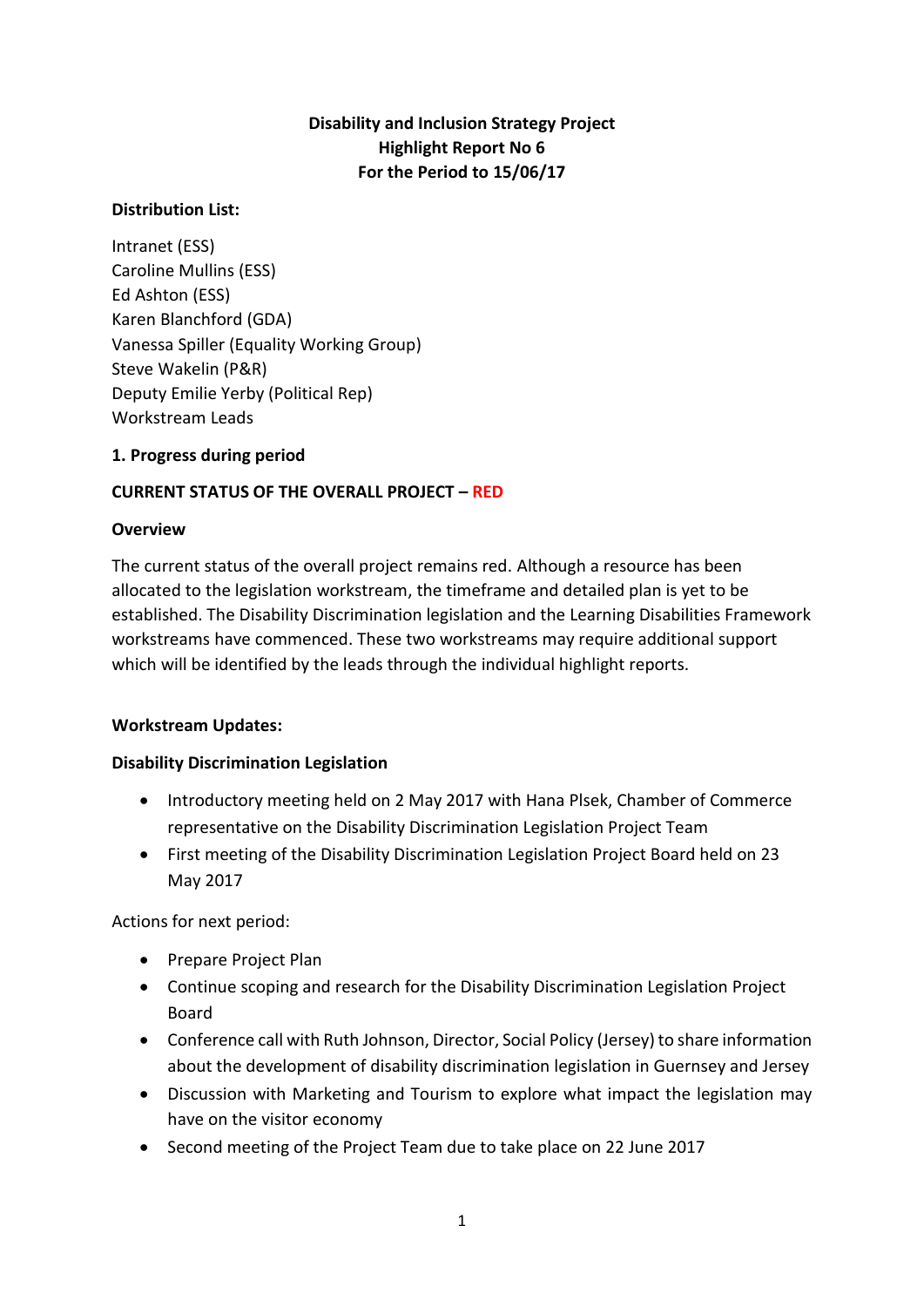## **Equality and Rights Organisation**

- Initial scoping of this workstream has begun
- Specialist resource recruited on a one year contract from autumn 2017, to work amongst other things on the development of a business case for an Equality and Rights Organisation

#### **Review of States' Obligations**

The Business Disability Forum (BDF) using all of the information gathered from desk top exercises, online surveys and focus groups with disabled employees, line managers, Service Leads and GDA members have prepared draft reports. Each Committee will receive a report.

Actions for next period:

Draft reports to be checked by each Committee for factual accuracy

## **Information and Awareness Raising**

- Dementia Friendly Guernsey
	- o Key volunteer recruited to co-ordinate roll out of Dementia Awareness training. Six open sessions and over 25 organisations and businesses planned to receive training
	- o Training provided to Guernsey Police, the Bus Company and hospitality sector
	- o Media campaign around Dementia Awareness Week, 14-20 May 2017 and local initiatives in St Peter's
	- $\circ$  Dementia Friendly Guernsey have independently received £20,000 additional funding
- Inclusion and Equality in Schools
	- $\circ$  Work around development of new curriculum continues with focus of school development plans on further extending and developing good practice for inclusion following the Inclusion and Equality reviews
	- o Developments with Mental Health and Well-being (MHWB) continue across schools; work with Guernsey Mind developing a programme of Mindfulness for teachers and learners to be implemented from Q3/4 2017. Agreement to roll out 'MHWB First Aider' training in all schools which will consist of training a trainer to ensure future sustainability in developing MHWB support in Education. For more information follow this link,<https://mhfaengland.org/>
	- $\circ$  Development of resilience, working with outside and internal providers to support development of positive MHWB a focus as a pilot in Les Beaucamps High School, which started 5 June 2017 focusing on reducing stress and anxiety particularly around examinations,<http://www.exammagic.co.uk/>
	- o This will be followed by all other secondary schools in Q4 2017
- Wheelchair Services
	- o Induction of new administrator completed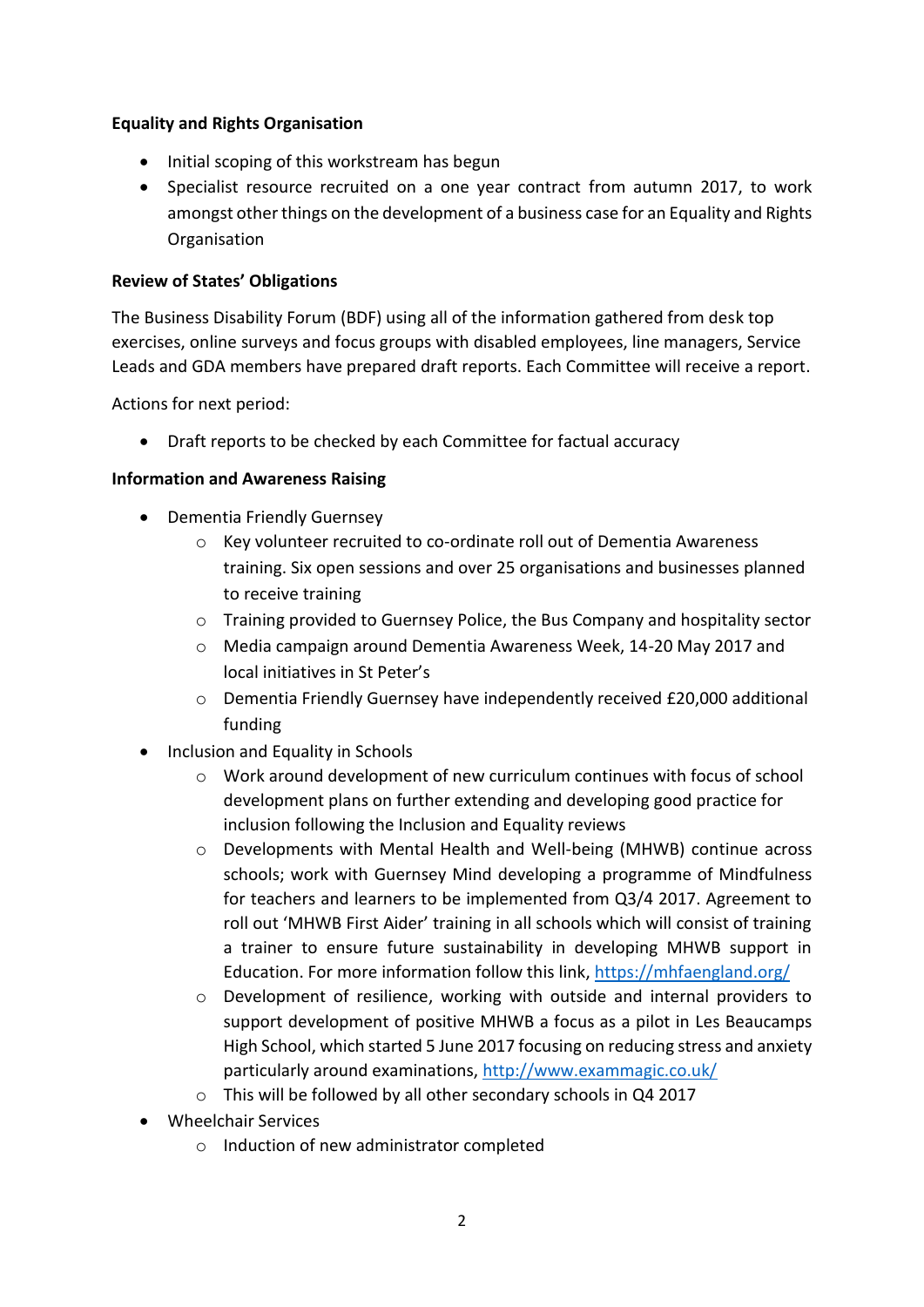- o Draft Service Level Agreement for repair and maintenance of wheelchairs written
- o Awaiting Community Management Team approval for wheelchair policy.
- Accessible Sport: no further action this period
- Information and Awareness Raising:
	- o Updating draft access guide for visitors to Guernsey
	- o Disabled Go Access Guides shared with Visit Guernsey for distribution to visitors to Guernsey
	- o Disabled Go Access Guides shared with culture and leisure for visitors to museums and visiting teachers from overseas
	- o Disabled Go Access Guides publicised on social media and website feeds for the airport and harbour
	- o Access review with Access For All at Edward T Wheadon House
	- o Continued updates to [www.signpost.gg](http://www.signpost.gg/)
	- $\circ$  Meetings arranged with a variety of charities to update on the Disability and Inclusion Strategy and to obtain feedback on information already provided and where improvements can be made
	- o A working group formed by the Guernsey Community Foundation has been researching the support services currently in place for carers in Guernsey with the aim of identifying any gaps in provision. The 'Report on Provision for Carers in Guernsey' reviews the provision and support services available for carers within the voluntary sector, private sector and by the States. The full report can be viewed on <http://foundation.gg/> or [www.signpost.gg](http://www.signpost.gg/)
	- o Developing awareness training around autism spectrum disorders for employers in partnership with Autism Guernsey
	- o Disability and Inclusion Strategy update written for The Changing Times
	- $\circ$  Two additional members of the Taxi Federation have undergone Disability Awareness training

Actions for next period:

- Dementia Friendly Guernsey:
	- o Promoting awareness courses
	- $\circ$  St Peter's pilot local training for businesses
	- o Increase capacity in the delivery of courses, including a further group of "Champions" (trainers) to be trained on 18 July
	- o Recruit a volunteer to work directly with businesses making them dementia friendly
	- o Develop accessibility support (signs inside toilets for example) in partnership with GDA/WeAllMatter, Eh
	- o Developing a business case for dementia support/advisors and befriender scheme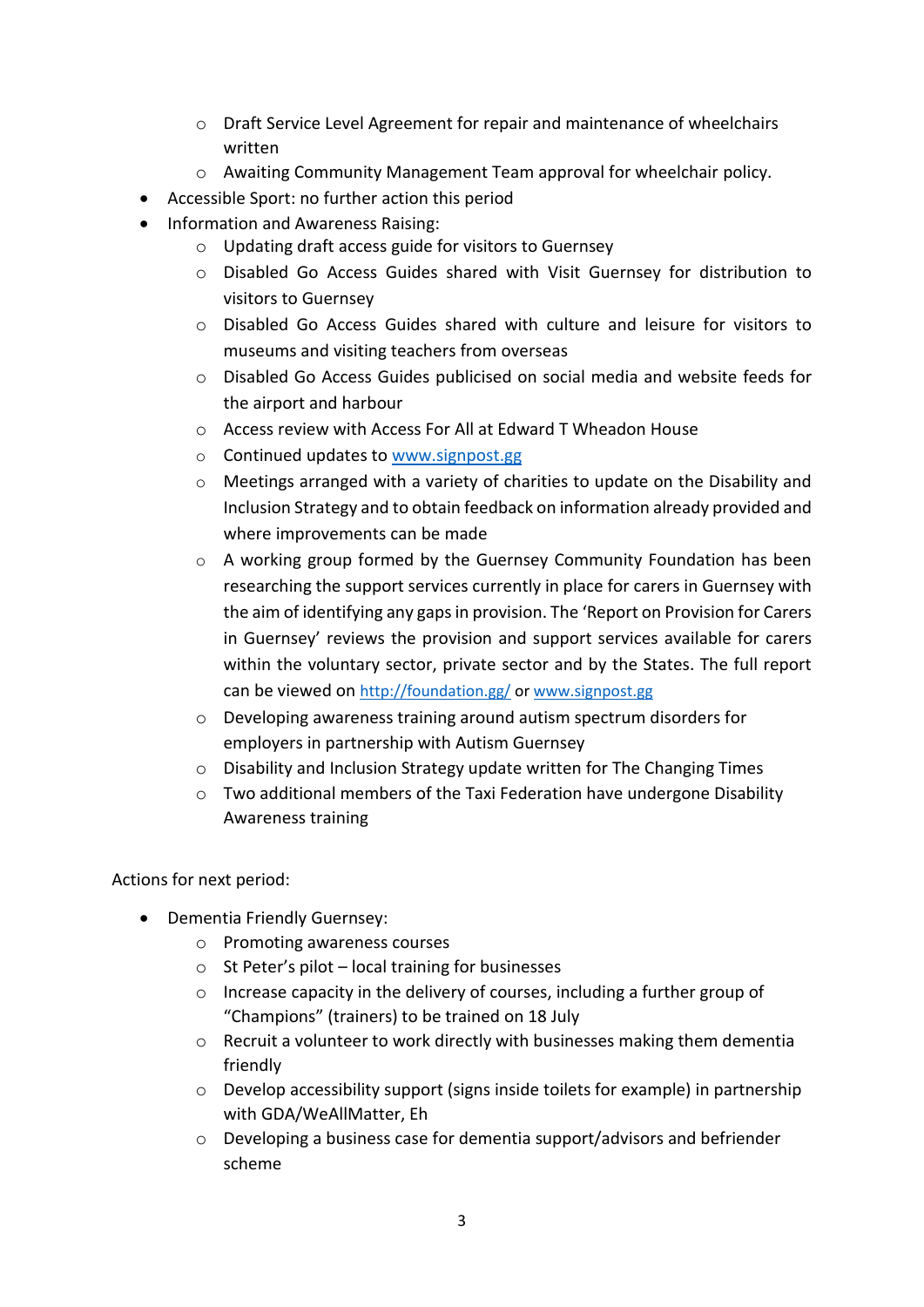- Inclusion and Equality in Schools: continue to develop, complete and embed work areas identified above
- Wheelchair Services:
	- o To progress Service Level Agreement for repair and maintenance of wheelchairs
	- o Community Management Team approval for wheelchair policy
- Accessible Sport:
	- o Agree Job description
	- o Write outline Business Case
- Information and Awareness Raising:
	- $\circ$  To progress improvements to the access arrangements at Edward T Wheadon House
	- o Progress work with Health Information Guernsey to increase visitors to [www.Signpost.gg](http://www.signpost.gg/) and HIG providing better online and telephone/face to face information
	- $\circ$  To arrange further meetings with charities and key stakeholders to update on the Disability and Inclusion Strategy and to obtain feedback on information already provided and where improvements can be made.
	- o Continued marketing of Signpost.gg and DisabledGo Access Guides

# **Information and awareness raising for businesses in Guernsey: Guernsey Employment Trust**

- Good Practice Guide
	- o Promoted Good Practice Guide which can be viewed on Guernsey Employment Trusts website: [www.get.org.gg/goodpracticeguide](http://www.get.org.gg/goodpracticeguide)
	- o Delivered presentations and training in May 2017 to 14 employers

## **Actions for next period**

- Promote Good Practice Guide
- Promote Employers' Charter
- Deliver presentations and Training for Employers on 7 June and 20 June 2017
- Provide induction training to new Employer Disability Advisor from 15 June 2017
- $\bullet$  June trainee event is now full. The next event is on Thursday 14<sup>th</sup> September (to book please use this [link\)](https://www.eventbrite.co.uk/e/employment-and-disability-a-practical-approach-for-employers-tickets-33459188333?aff=es2)

## **Capacity Legislation**

The UK General Election has delayed progress of UK Government and Law Society work, which is closely aligned with Guernsey's approach. Publication of their work and next steps will help give the Guernsey approach momentum. Resourcing issues will seek to be addressed when there is greater clarity on the UK position, and so therefore also on the Guernsey requirement for resources. A further meeting between HSC and Policy & Resources officers and St James's Chambers is the next step.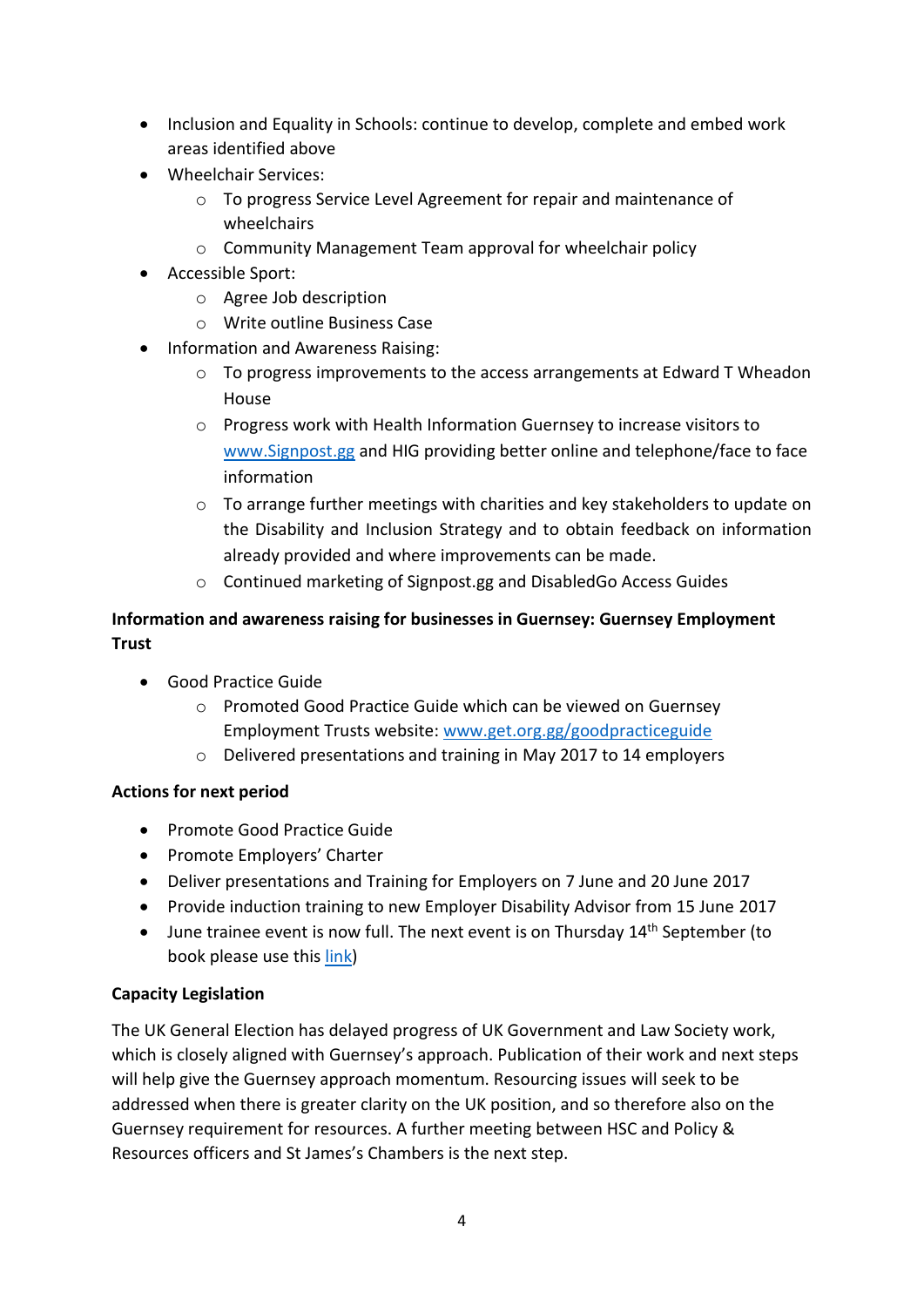Actions for next period:

 Meet with Service Manager and Clinical Director to explore options from within HSC and/or Policy & Resources funding.

## **Safeguarding Vulnerable Adults**

- A detailed action plan has been developed and tasks assigned against key timescales are being progressed
- A permanent Adult Safeguarding Lead was appointed on 26 April 2017

Actions for next period:

• Progressing tasks within the action plan

## **Framework for people with Dementia**

Workstream Closure Report has been submitted to the Project Board

Actions for next period

To establish team for implementation

## **Framework for people with Autism**

This workstream is now in the implementation phase led by Health & Social Care

## **Framework for people with Communication Difficulties**

No progress has been made this period due to lack of resources

## **Framework for people with Learning Difficulties**

 The Project Board has agreed with the recommendation for this framework to concentrate on learning disabilities. The rational being the autism framework covers some aspects of learning difficulties and the Communications Framework will cover the remaining areas

Actions for next period

Confirm funding for expert resource

## **Supported and Mainstream Employment**

- GET have put in place their first 'Kickstart' placement in conjunction with the Job Centre
- Community and Environmental Project Scheme (CEPS) have liaised with the Guernsey College of Further Education Access Group to identify how joint working may take place
- The chart detailing Supported and Mainstream Employment provision across the island has been shared with stakeholders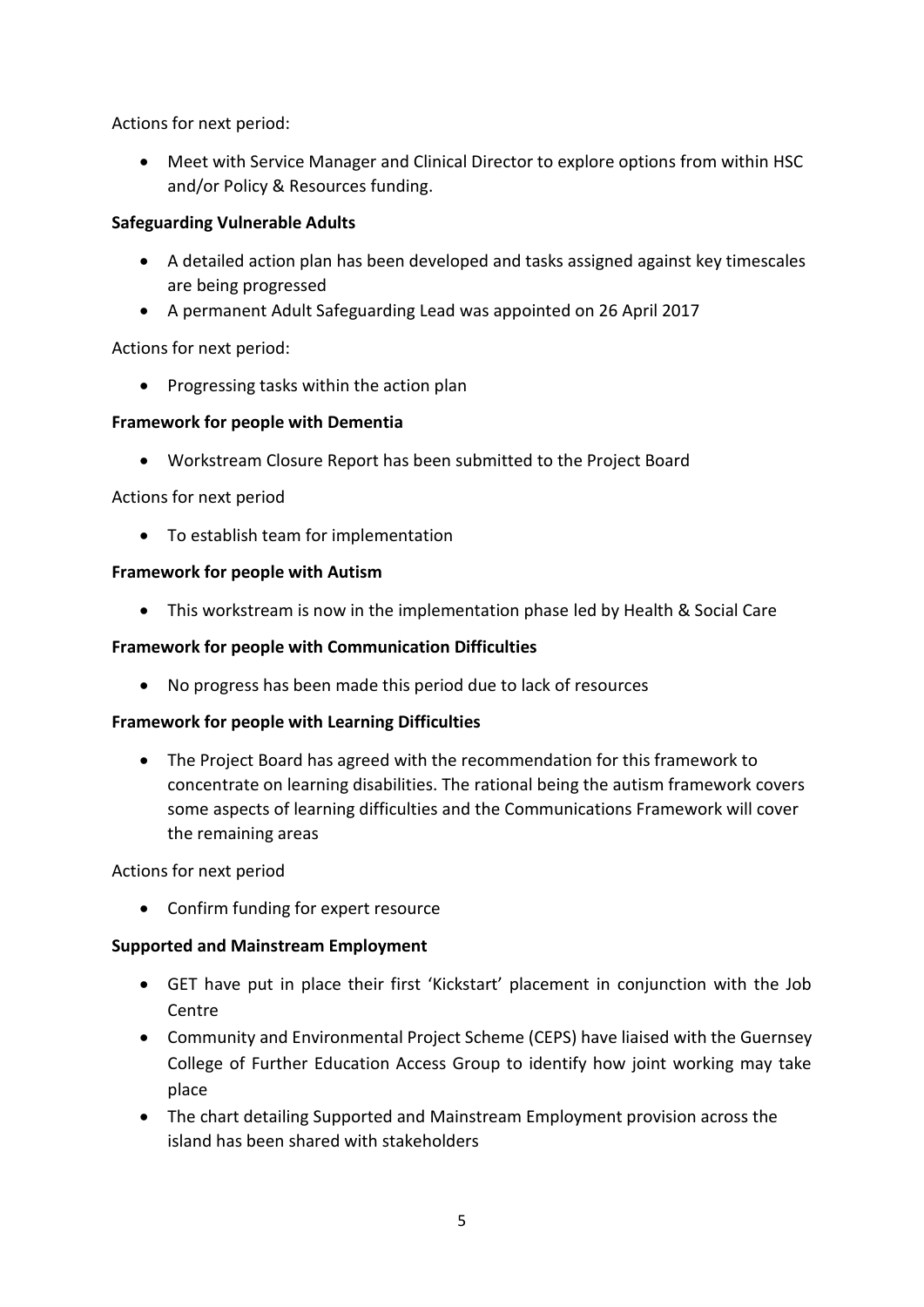Actions for next period:

- To develop and agree the action plan for Supported and Mainstream Employment provision
- A cover paper to be submitted to the Project Board with recommendations of actions to be taken in 2017

#### **News Costs**

No new expenditure during this period

#### **Resources**

Joint working across the States of Guernsey is enabling progress on the Learning Disabilities Framework and the Disability Discrimination legislation.

#### **Project Governance**

No change from last report.

#### **2 Plans for the next period**

| <b>Activity</b>                                                                   |                |
|-----------------------------------------------------------------------------------|----------------|
| <b>Disability and Discrimination Legislation</b>                                  |                |
| Prepare Project Plan                                                              |                |
| Continue scoping and research for the Disability Discrimination                   |                |
| Legislation Project Board                                                         |                |
| Conference call with Ruth Johnson, Director, Social Policy to share<br>$\bullet$  |                |
| information about the development of disability discrimination legislation        |                |
| in Guernsey and Jersey                                                            |                |
| Discussion with Marketing and Tourism to explore what impact the<br>$\bullet$     |                |
| legislation may have on the visitor economy                                       |                |
| Second meeting of the Project Team due to take place on 22 June 2017<br>$\bullet$ |                |
|                                                                                   | <b>ESS</b>     |
| <b>Review of States' Obligations</b>                                              |                |
| Draft reports to be checked by each Committee for factual accuracy                |                |
|                                                                                   |                |
| <b>Information and Awareness Raising</b>                                          |                |
| Dementia Friendly Guernsey:                                                       | <b>States</b>  |
| Promoting awareness courses<br>$\circ$                                            | <b>Service</b> |
| St Peter's pilot - local training for businesses<br>$\circ$                       | <b>Areas</b>   |
| Increase capacity in the delivery of courses, including a further<br>$\circ$      |                |
| group of "Champions" (trainers) to be trained on 18 July                          |                |
| Recruit a volunteer to work directly with businesses making them<br>$\circ$       |                |
| dementia friendly                                                                 |                |
| Develop accessibility support (signs inside toilets for example) in<br>$\circ$    |                |
| partnership with GDA/WeAllMatter, Eh                                              |                |